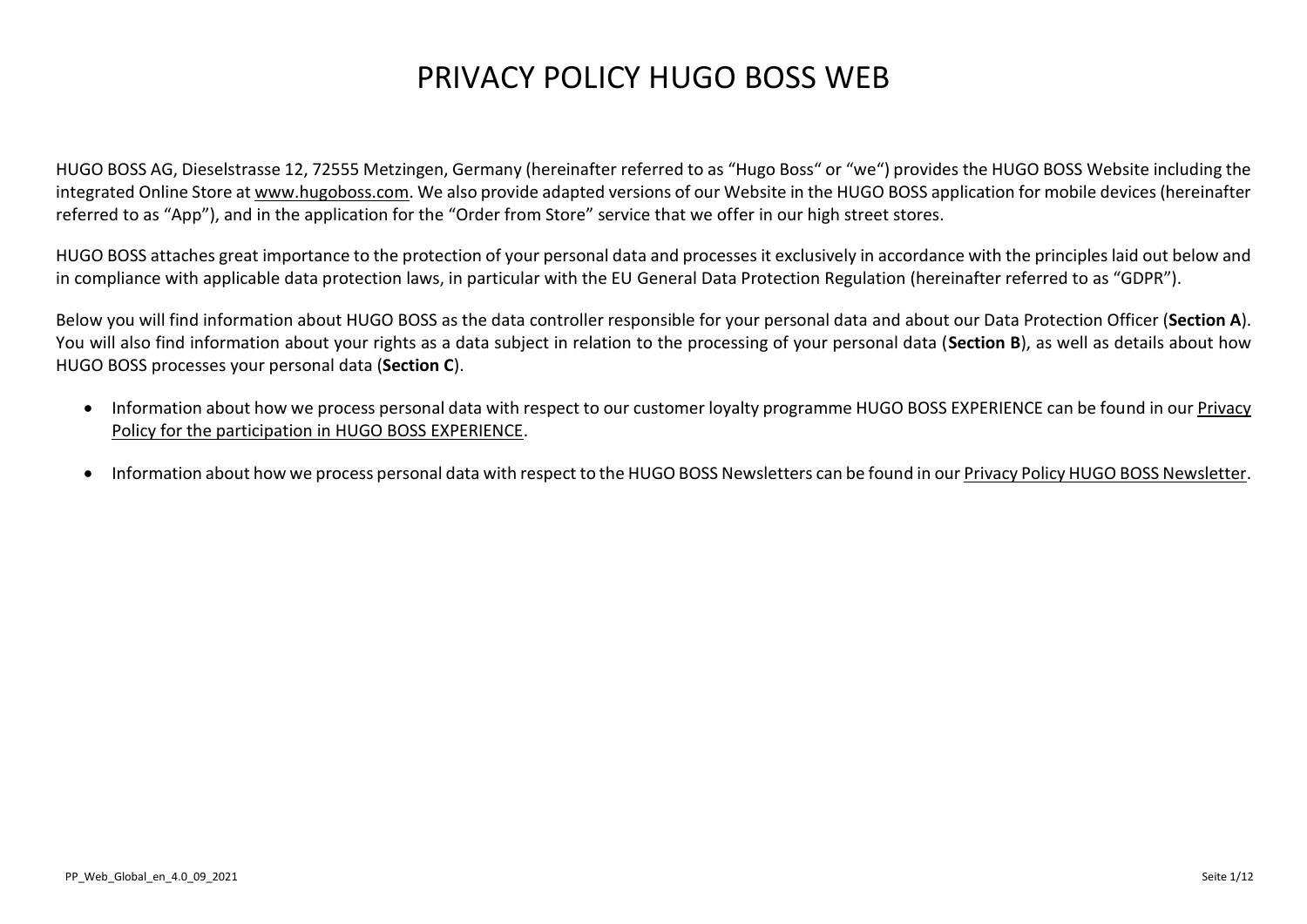# **Table of contents**

| Α. |     |    |                                                                                                                                         |  |  |  |
|----|-----|----|-----------------------------------------------------------------------------------------------------------------------------------------|--|--|--|
|    |     |    |                                                                                                                                         |  |  |  |
|    | П.  |    |                                                                                                                                         |  |  |  |
| В. |     |    |                                                                                                                                         |  |  |  |
| C. |     |    |                                                                                                                                         |  |  |  |
|    |     |    |                                                                                                                                         |  |  |  |
|    |     |    |                                                                                                                                         |  |  |  |
|    |     | 2. |                                                                                                                                         |  |  |  |
|    | II. |    |                                                                                                                                         |  |  |  |
|    |     | 1. |                                                                                                                                         |  |  |  |
|    |     | 2. |                                                                                                                                         |  |  |  |
|    |     | 3. | Details regarding recipients of personal data and the transfer of personal data to a third country and / or international organisations |  |  |  |
| D. |     |    |                                                                                                                                         |  |  |  |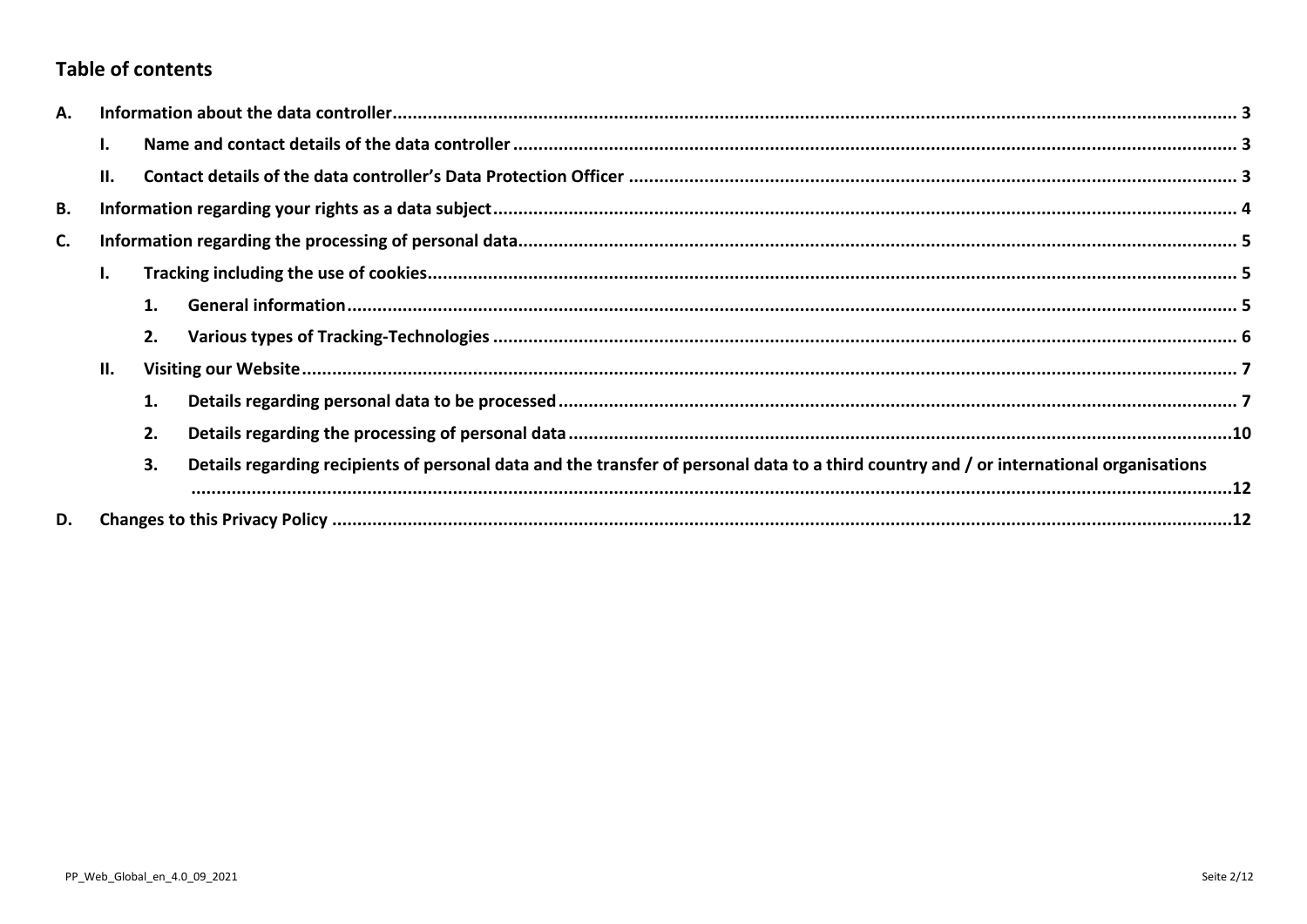# <span id="page-2-0"></span>**A. Information about the data controller**

### <span id="page-2-1"></span>**I. Name and contact details of the data controller**

HUGO BOSS AG Dieselstrasse 12, 72555 Metzingen, Germany Telephone: +49 7123 94 - 0 Fax: +49 7123 94 - 80259 E-mail: [info@hugoboss.com](mailto:info@hugoboss.com)

# <span id="page-2-2"></span>**II. Contact details of the data controller's Data Protection Officer**

HUGO BOSS AG Data Protection Officer Dieselstrasse 12, 72555 Metzingen, Germany Telephone: +49 7123 94 - 80999 Fax: +49 7123 94 - 880999 E-mail: [privacy@hugoboss.com](mailto:privacy@hugoboss.com)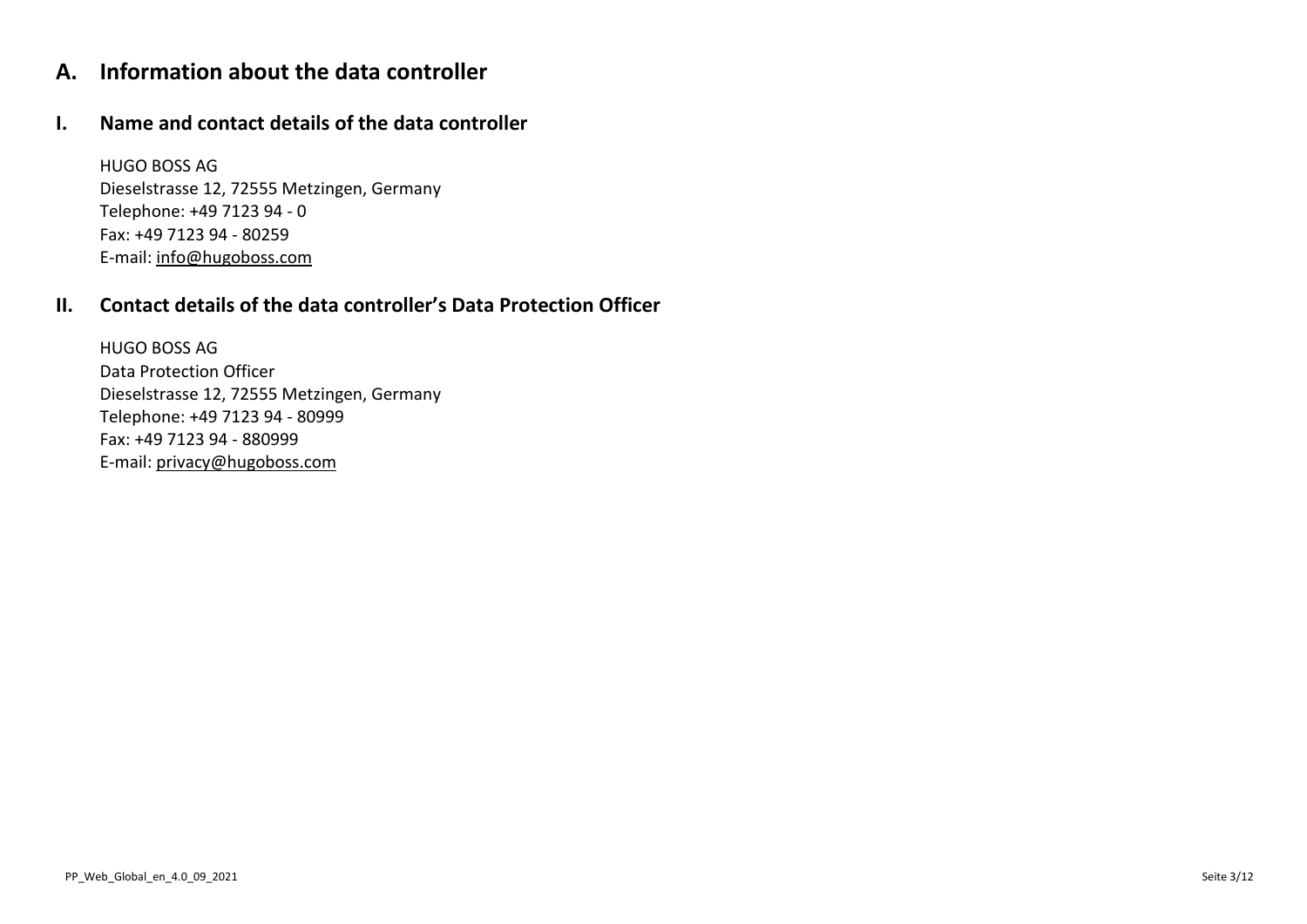# <span id="page-3-0"></span>**B. Information regarding your rights as a data subject**

As a data subject you can exercise the following rights with respect to the processing of your personal data, provided that the relevant conditions are met:

- I. Right of access (Art. 15 GDPR)
- II. Right to rectification (Art. 16 GDPR)
- III. Right to erasure ("right to be forgotten") (Art. 17 GDPR)
- IV. Right to restriction of processing (Art. 18 GDPR)
- V. Right to data portability (Art. 20 GDPR)
- VI. Right to object (Art. 21 GDPR)

Under the conditions provided in Art. 21 No.1 GDPR you have the right to object, on grounds relating to your particular situation, at any time to processing of your personal data which is based on Art. 6 (1) (e) or (f) GDPR, including profiling based on those provisions. Under the conditions provided in Art. 21 No.2 GDPR you have the right to object at any time to processing of your personal data for such marketing, which includes profiling to the extent that it is related to such direct marketing.

You can find detailed information regarding the legal basis of processing in **Section [C](#page-4-0)** of this Privacy Policy.

- VII. Right to withdraw consent (Art. 7 (3) GDPR)
- VIII. Right to lodge a complaint with the supervisory authority (Art. 77 (1) GDPR)

You may contact our Data Protection Officer (**Section A**) for the purpose of exercising your rights.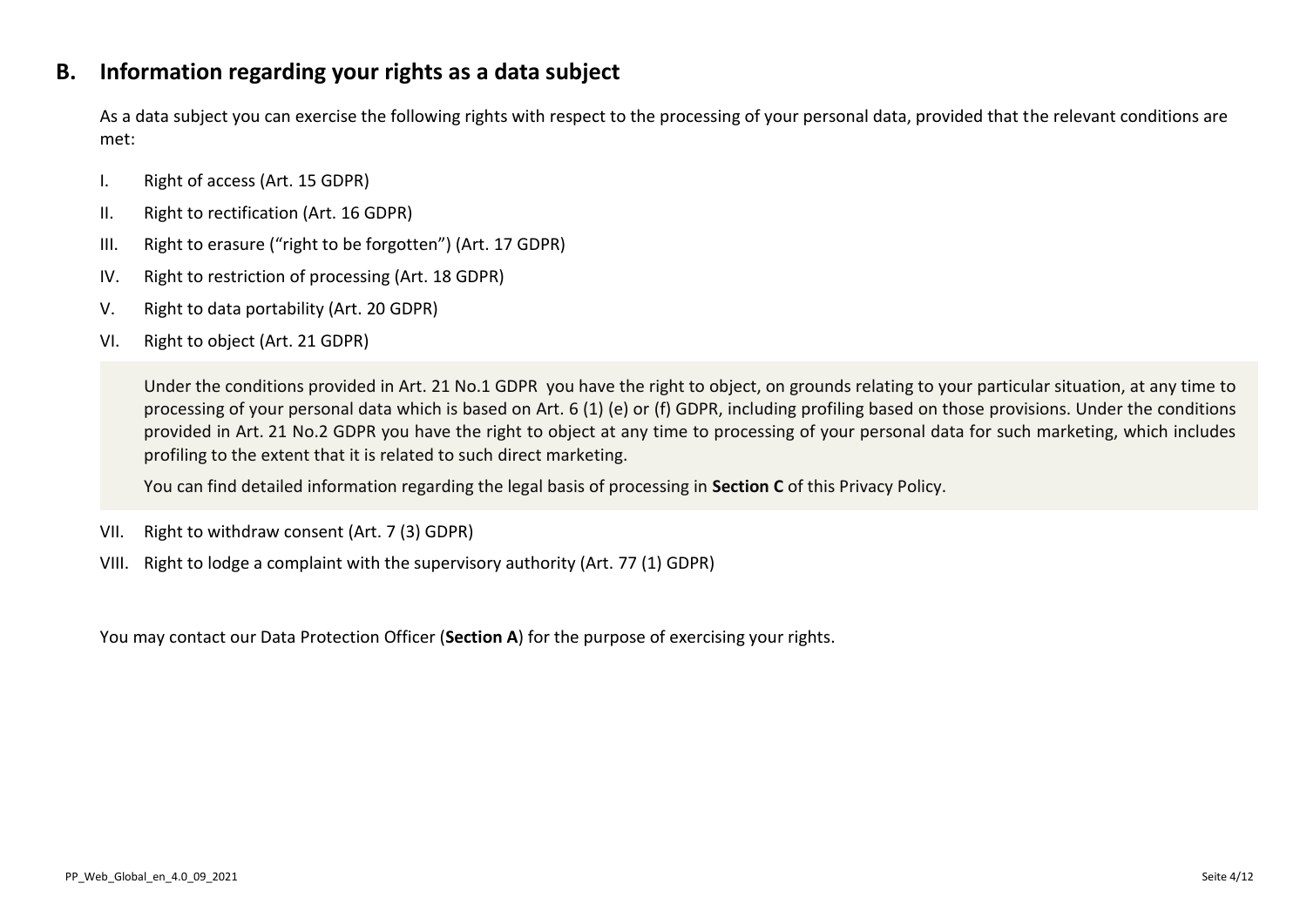# <span id="page-4-0"></span>**C. Information regarding the processing of personal data**

In relation to our online activities we process different kinds of personal data for different purposes. Below you will find detailed information regarding the specific instances in which we process your personal data and how.

### <span id="page-4-1"></span>**I. Tracking including the use of cookies**

#### <span id="page-4-2"></span>**1. General information**

Personal data may also be processed as part of the tracking process. Personal data is all data that can be related to you personally. The execution of programs or the transfer of viruses to the terminal device used by you is not possible.

Your browser uses so-called Cookies when you visit our website. Cookies are small text files that your browser stores on your hard drive. If you access the HUGO BOSS websites again, HUGO BOSS may retrieve the stored cookie information. We and our service providers use browser and flash Cookies and other common online tracking technologies, including small graphics known as counting pixels, pixel tags, web beacons or clear GIFs, which are used in connection with the provision of our services to track the use of the online service by our users. In general, Tracking-Technologies and Cookies are referred to as "**Cookies**".

We would also like to point out that you can generally prohibit the use of Cookies or delete Cookies in your browser settings. Please refer to the manufacturer's instructions for further details on the specific procedure.

If our app is available and you use it, log data is collected via the Hypertext Transfer Protocol (Secure) (HTTP(S)). Your terminal device (model and IMEI), operating system, the accessed (sub) page, date and time of access, country (according to IP address), technical usage data (e.g., which products were accessed, shopping cart information, completion of a purchase) are processed. So-called IP anonymization is activated in the App. This means that the technically transmitted IP address is anonymized or alienated by shortening the IP address (by deleting the last octet of the IP address) before storage.

Cookies and tracking technologies in the App are collectively referred to as "Tracking Technologies."

You can find detailed information about the tracking technology used in each case, such as the purpose of processing, the data processed, the storage period and the service providers used on the website via the cookie banner/ cookie settings, and in the app via the consent overlay/ consent settings. You can also revoke your consent at any time either for a tracking technology category or for individual services via the "Cookie Settings" in the footer of our website or via the "Consent Settings" tab in the app. If you prohibit the use of tracking technologies, functional impairments are possible.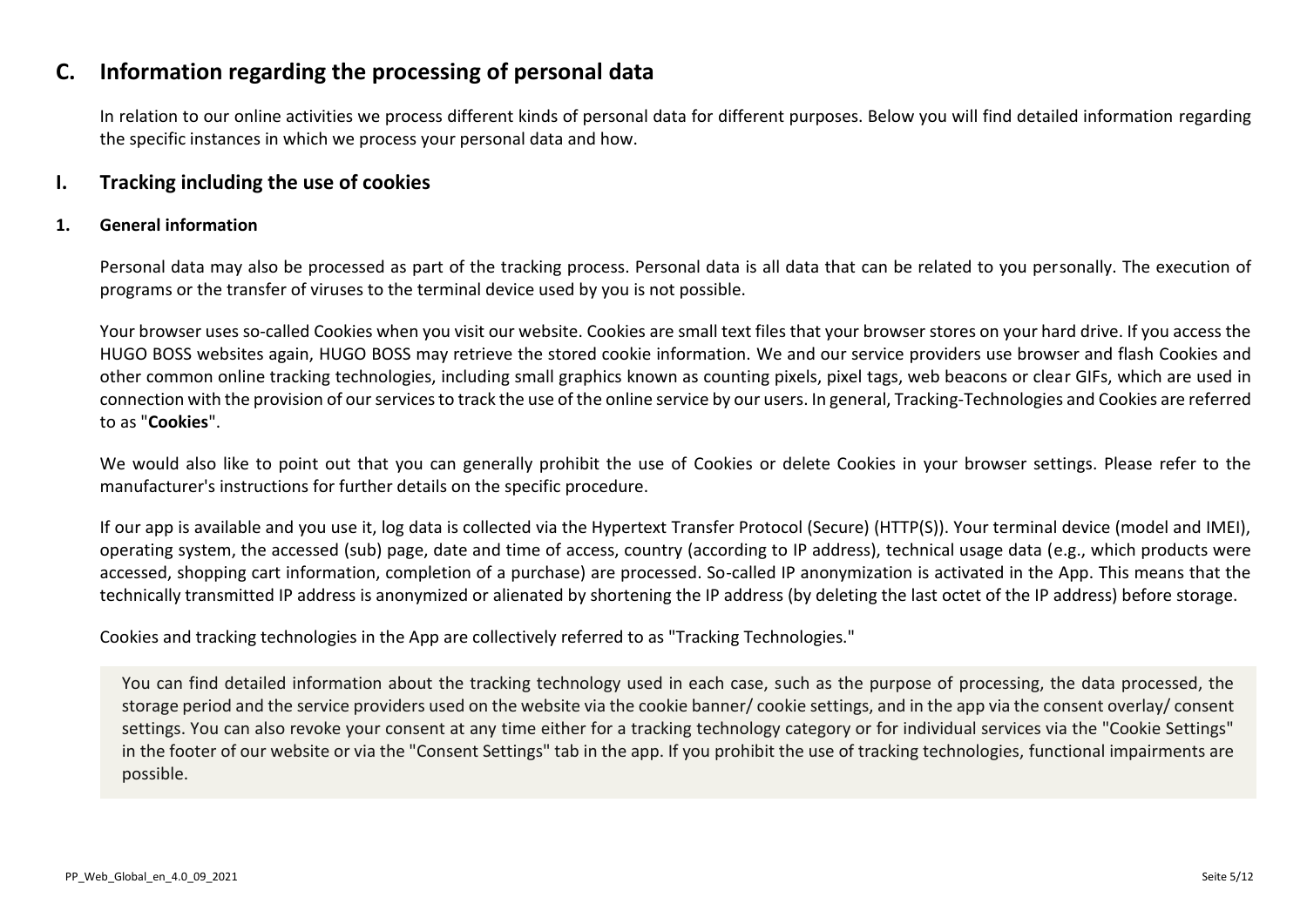#### <span id="page-5-0"></span>**2. Various types of Tracking-Technologies**

HUGO BOSS uses various types of Tracking-Technologies, namely necessary Tracking-Technologies, functional Tracking-Technologies, Tracking-Technologies for analytics and Tracking-Technologies for marketing purposes. In the following you will receive more information about these various types of Tracking-Technologies.

Within our company, we pass on your personal data exclusively to those units and persons who need this data to fulfil their contractual and legal obligations or to execute our legitimate interest. There is no automated individual decision-making cases within the meaning of Art. 22 EU GDPR.

For more information about the service providers, which we use, please go to "Cookie Settings" in the footer of our Website.

#### **a) Necessary Tracking-Technologies**

Some functions of our website cannot be offered without the use of technically necessary Tracking-Technologies. In these Tracking-Technologies, we collect technical communication and usage data, such as the IP address, technical log information, login information if applicable, and a unique Cookie/User-ID, which enables us to recognize you when you return to our website or open our App.

The provision of your personal data is necessary for the use of the website/App. Please note that if you do not provide your personal data to the extent described above, you will not be able to use the website/App to its full extent.

#### **b) Functional Tracking-Technologies**

Functional Tracking-Technologies serve the purpose of enabling you to have a better surfing experience. These Tracking-Technologies are not required, but they simplify your visit to the website by storing communication and usage data, such as font, country and currency settings, as well as a unique Cookie/User-ID, which enables us to recognize you when you return to our website or open our App.

The provision of your personal data is not necessary for the use of the website/App. Please note that it can have a negative influence on the presentation and user comfort (usability) if you do not provide your data.

#### **c) Tracking-Technologies for analytics**

HUGO BOSS uses various Tracking-Technologiesfor analytics purposes, e.g. to better understand how the website/App is used and to improve its services.

For this purpose, we collect technical communication and usage data, such as the IP address, technical log information, login information if applicable, and a unique Cookie/User-ID, which enables us to recognize you when you return to our website or open our App. We also collect certain data in connection with your order as well as analysis data, i.e. aggregated data on which conclusions are drawn.

PP\_Web\_Global\_en\_4.0\_09\_2021 Seite 6/12 The provision of your personal data is not necessary for the use of the website/App.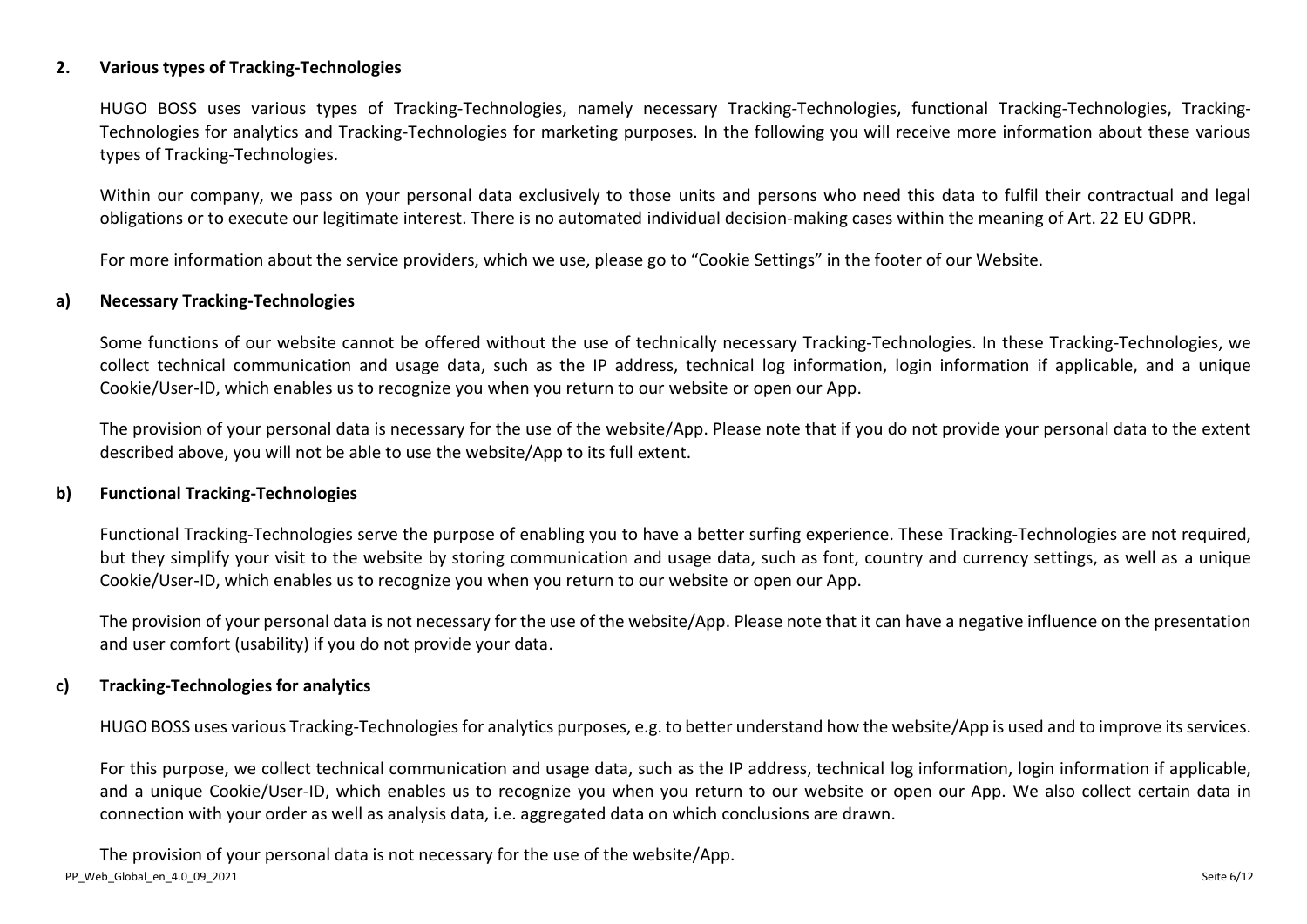#### **d) Tracking-Technologies for marketing purposes**

HUGO BOSS uses various Tracking-Technologies for advertising and targeted marketing purposes, e.g. to place personalized advertisements. This also includes the use of Tracking-Technologies from various social media providers, such as Facebook.

For this purpose, we collect technical communication and usage data, such as the IP address, technical log information, login information if applicable, and a unique Cookie/User-ID, which enables us to recognize you when you return to our website or open our App. We also collect certain data in connection with your order as well as analysis data, i.e. aggregated data on which conclusions are drawn.

The provision of your personal data is not necessary for the use of the website/App.

### <span id="page-6-0"></span>**II. Visiting our Website**

When visiting our Website for purely informational purposes (see Section C. II. below on how we process your personal data when using our Online Store), the browser and / or the App that you are using will, per default, send certain technical data to our Website server, for example your IP address. To ensure the security of the IT infrastructure used to provide the Website, this technical data is temporarily stored in a so-called Web Server Log File.

We also provide different functions intended to support you when visiting our website and / or using the App (e.g. chat function, contact form, store locator). Depending on which functions you use, additional data is processed.

You will find more detailed information in the table below.

#### <span id="page-6-1"></span>**1. Details regarding personal data to be processed**

| Categories of personal data to be             | Personal data contained in these           | Obligation to provide personal data    | <b>Storage period</b>                       |
|-----------------------------------------------|--------------------------------------------|----------------------------------------|---------------------------------------------|
| processed                                     | categories                                 |                                        |                                             |
| Protocol data that is generated for technical | On the Website: IP address, type and       | There is no statutory or contractual   | Data is stored in Web Server Log Files in a |
| reasons via the Hypertext Transfer Protocol   | version of your internet browser,          | requirement for the provision of       | way that allows for identification of the   |
| (Secure) when the website is accessed         | operating system used, the webpage         | personal data, nor is it a requirement | individual concerned and for a maximum      |
| $($ "HTTP $(S)$ data").                       | accessed, the webpage previously visited   | necessary to enter into a contract.    | period of 7 days, unless a security-        |
|                                               | ("Referrer URL"), date and time of access. | There is no obligation to provide the  | relevant event occurs (e.g. a DDos attack). |
|                                               | In the App: device ID (IMEI), IP address,  | personal data. If the data is not made | In the event of a security-relevant event,  |
|                                               | operating system, webpage accessed, date   | available, we will not able to provide | Web Server Log Files are stored until the   |
|                                               | and time of access.                        | the accessed website content.          | security-relevant event has been            |
|                                               |                                            |                                        | corrected and fully resolved.               |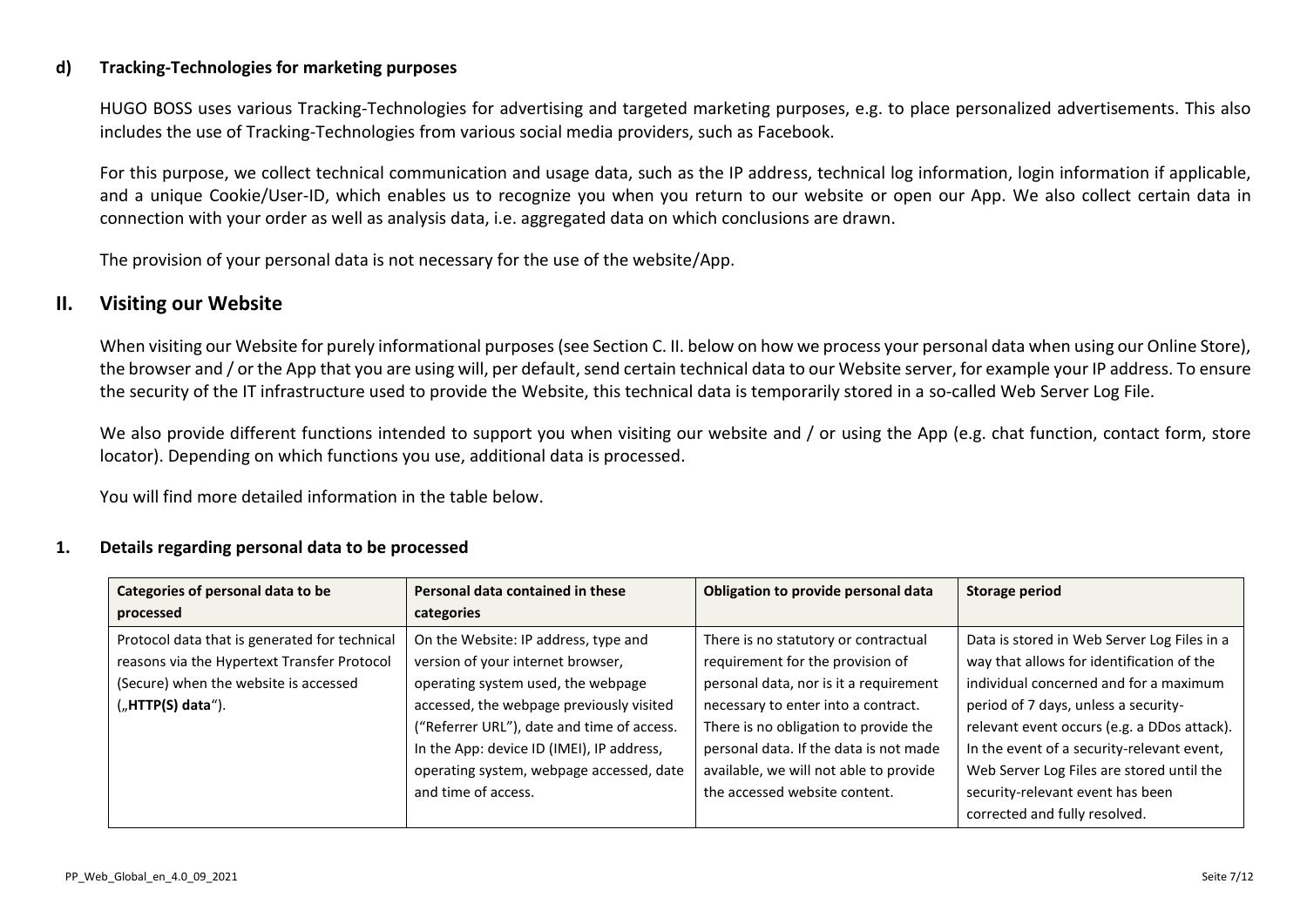| Data that you have stored during a previous<br>visit ("Return Data")                                                                                                                                                                 | Information about the last products you<br>visited, e.g. information about products<br>you added to the wish list or shopping cart<br>or the selected specification like size and<br>color. | Provision is not a statutory or<br>contractual<br>requirement,<br>or<br>a<br>requirement necessary to enter into a<br>contract. There is no obligation to<br>provide the data.<br>Not providing these data means that<br>we cannot provide you with tailored<br>information in the online store.                           | The data is collected through tracking<br>technologies. Information on the storage<br>period can be found on the website via<br>the cookie banner / cookie settings or in<br>the app via the consent overlay / consent<br>settings.                                                           |
|--------------------------------------------------------------------------------------------------------------------------------------------------------------------------------------------------------------------------------------|---------------------------------------------------------------------------------------------------------------------------------------------------------------------------------------------|----------------------------------------------------------------------------------------------------------------------------------------------------------------------------------------------------------------------------------------------------------------------------------------------------------------------------|-----------------------------------------------------------------------------------------------------------------------------------------------------------------------------------------------------------------------------------------------------------------------------------------------|
| In case of (optional) use of personalized size<br>recommendations:<br>Data you provide to receive a personalized<br>size recommendation, e.g. under the link<br>"What is my size?" or "Try it on now"<br>("Personalized Size Data"). | Body-related data such as your height,<br>weight, body type, preferred fit,<br>photo/video footage of your body etc.                                                                        | There is no statutory or contractual<br>requirement for the provision of<br>personal data, nor is it a requirement<br>necessary to enter into a contract.<br>There is no obligation to provide the<br>personal data.<br>If the data is not made available, we<br>will not able to provide the accessed<br>website content. | The data is collected through tracking<br>technologies. Information on the storage<br>period can be found on the website via<br>the cookie banner / cookie settings or in<br>the app via the consent overlay / consent<br>settings.                                                           |
| When using the Store locator or the "Check<br>in-store availability" function:<br>Information that allows us to determine<br>your location ("Location data")                                                                         | Location data                                                                                                                                                                               | There is no statutory or contractual<br>requirement for the provision of<br>personal data, nor is it a requirement<br>necessary to enter into a contract.<br>There is no obligation to provide the<br>personal data. If the data is not made<br>available, we will not able to provide<br>the accessed Website content.    | When using the map (Store locator) and /<br>or the "in-store availability" function and<br>sharing your location with our Website via<br>your browser, data is processed in order<br>to display your location or to determine<br>the nearest store. This data is not retained<br>beyond that. |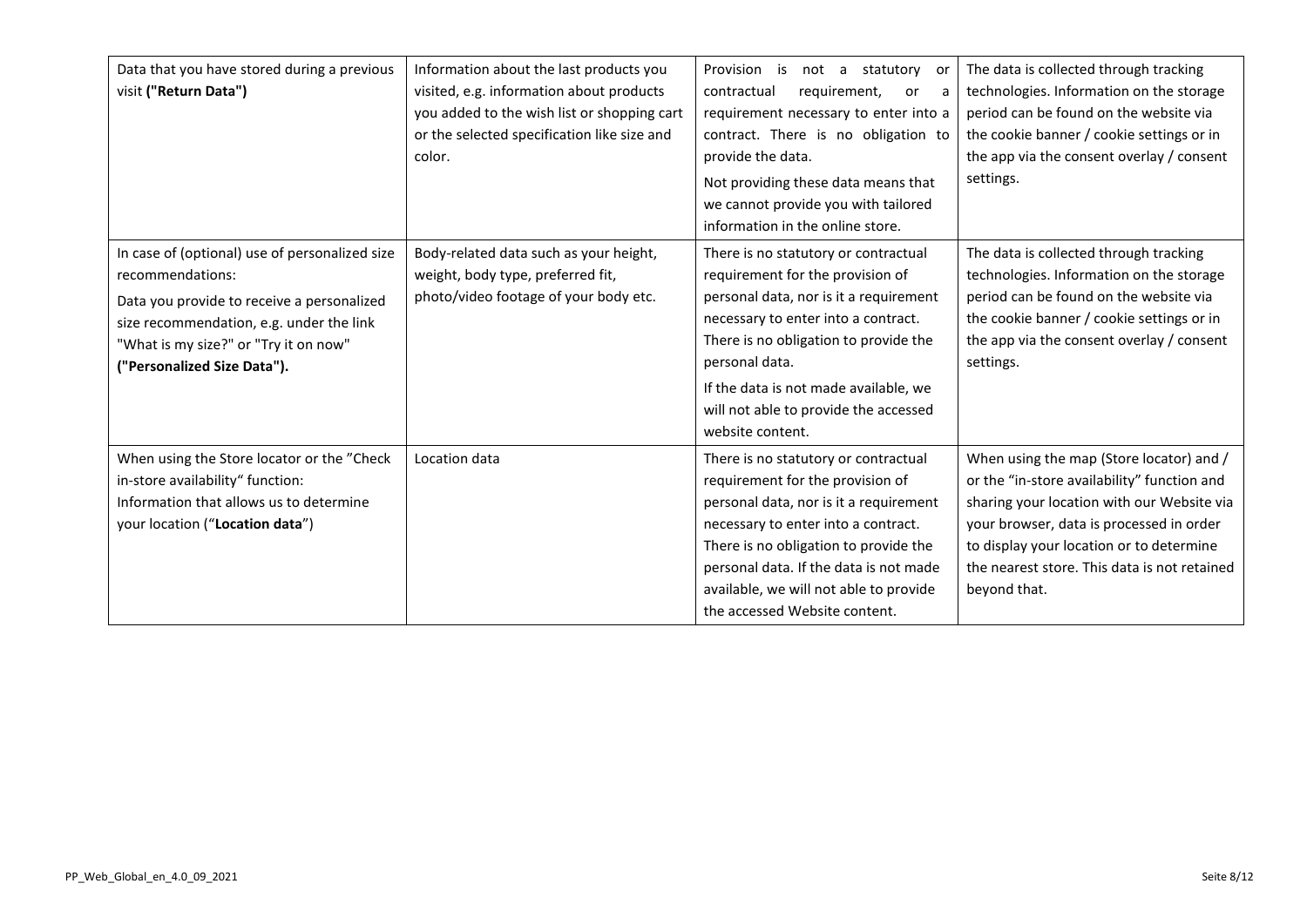| When using the Online Chat function and /<br>or the style advice function (optional):<br>Information you communicate to us in the<br>Online Chat / via the style advice function<br>("Online Chat data"). | All information related to your online chat,<br>e.g. communication content and<br>communication time                                                                                                                     | There is no statutory or contractual<br>requirement for the provision of<br>personal data, nor is it a requirement<br>necessary to enter into a contract.<br>There is no obligation to provide the<br>personal data. If the data is not<br>provided, we will not be able to<br>process your request. | a) The data will be stored until your<br>request has been dealt with.<br>b) We will also store this data for<br>evidential purposes in relation to the<br>possible assertation, exercise or defence<br>of legal claims for a transitional period of<br>3 years starting with the end of the<br>calendar year in which you provided us<br>with the data and, in the event of any<br>legal disputes, until their conclusion.<br>c) We also store this data insofar as<br>statutory retention obligations exist, in<br>particular under commercial and tax law.<br>d) If you use the co-browsing function, the<br>image of your browser will not be saved.<br>e) Insofar as the data is collected by<br>tracking technologies, you can find<br>information on the storage period on the<br>website via the cookie banner/ cookie<br>settings or in the app via the consent<br>overlay/ consent settings. |
|-----------------------------------------------------------------------------------------------------------------------------------------------------------------------------------------------------------|--------------------------------------------------------------------------------------------------------------------------------------------------------------------------------------------------------------------------|------------------------------------------------------------------------------------------------------------------------------------------------------------------------------------------------------------------------------------------------------------------------------------------------------|-------------------------------------------------------------------------------------------------------------------------------------------------------------------------------------------------------------------------------------------------------------------------------------------------------------------------------------------------------------------------------------------------------------------------------------------------------------------------------------------------------------------------------------------------------------------------------------------------------------------------------------------------------------------------------------------------------------------------------------------------------------------------------------------------------------------------------------------------------------------------------------------------------|
| When using our Contact form function<br>(optional):<br>Information you provide us with via the<br>Contact forms on our Website ("Contact<br>form data").                                                  | Form of address, name, surname, street,<br>house number, postcode, city, country, E-<br>mail address, your request, your message<br>(mandatory), title, telephone number,<br>order number (optional).                    | There is no statutory or contractual<br>requirement for the provision of<br>personal data, nor is it a requirement<br>necessary to enter into a contract.<br>There is no obligation to provide the<br>personal data. If the data is not<br>provided, we will not be able to<br>process your request. | We store the data as described above<br>under $a$ ), $b$ ), and $c$ ).                                                                                                                                                                                                                                                                                                                                                                                                                                                                                                                                                                                                                                                                                                                                                                                                                                |
| When contacting us via other<br>communication channels (optional):<br>Information you provide us with when<br>making contact ("Contact data").                                                            | Depending on the communication<br>channel: telephone number when<br>contacting us via telephone, mobile<br>telephone number and username when<br>contacting us via messenger<br>(communication service provider), E-mail | There is no statutory or contractual<br>requirement for the provision of<br>personal data, nor is it a requirement<br>necessary to enter into a contract.<br>There is no obligation to provide the<br>personal data. If the data is not                                                              | We store the data as described above<br>under $a$ ), $b$ ), and $c$ ).                                                                                                                                                                                                                                                                                                                                                                                                                                                                                                                                                                                                                                                                                                                                                                                                                                |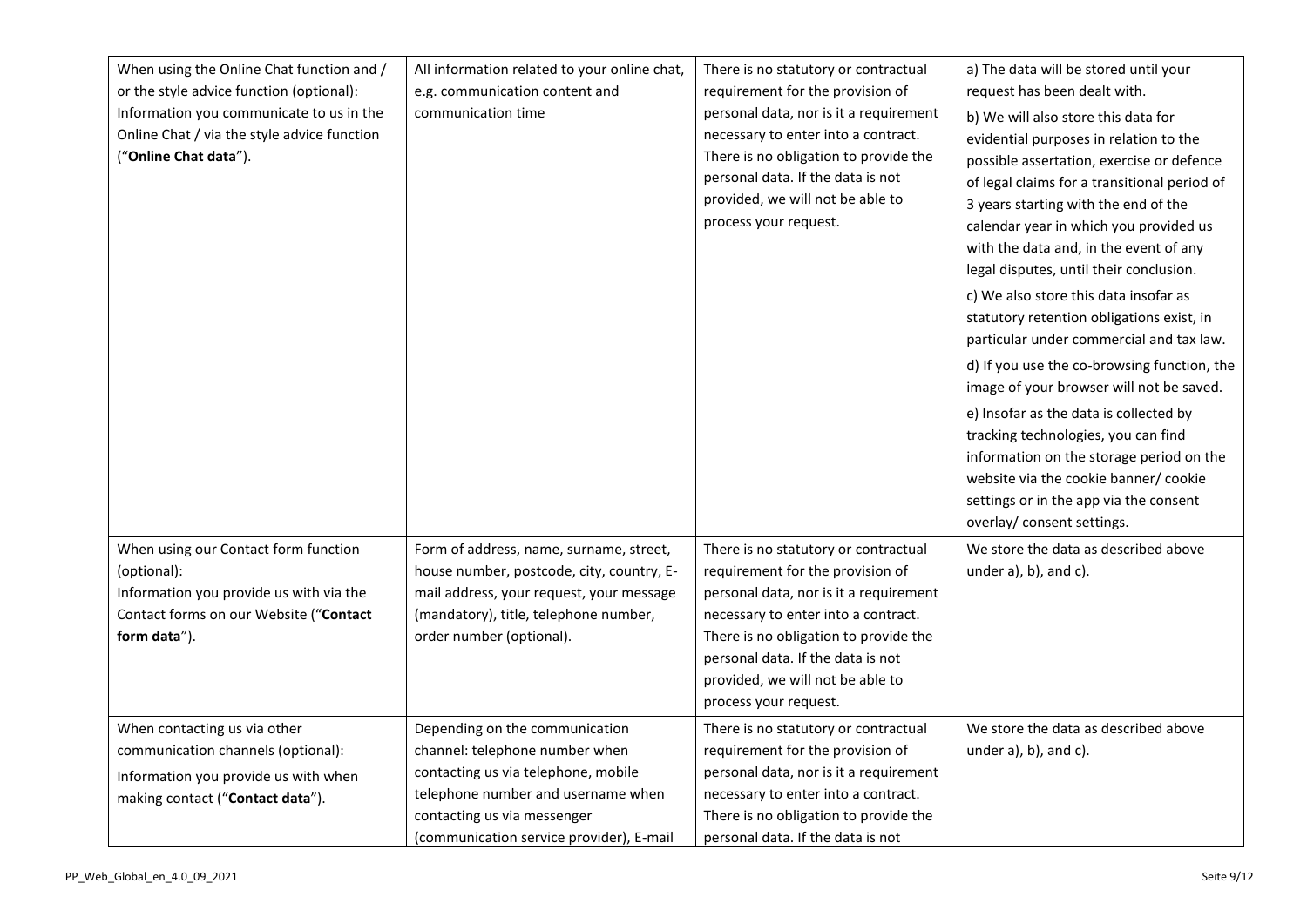| address when contacting us via e-mail. In<br>addition, we store the information you<br>provided us with in relation to your reason | provided, we cannot accept your<br>request. |  |
|------------------------------------------------------------------------------------------------------------------------------------|---------------------------------------------|--|
| for contacting us.                                                                                                                 |                                             |  |

# <span id="page-9-0"></span>**2. Details regarding the processing of personal data**

| Purpose of the processing of personal data                                                                                                                                                                                                                                                                | <b>Categories of personal</b><br>data to be processed        | Legal basis and legitimate interests, if applicable                                                                                                                                                                                                                                                          | Recipient                                                                 |
|-----------------------------------------------------------------------------------------------------------------------------------------------------------------------------------------------------------------------------------------------------------------------------------------------------------|--------------------------------------------------------------|--------------------------------------------------------------------------------------------------------------------------------------------------------------------------------------------------------------------------------------------------------------------------------------------------------------|---------------------------------------------------------------------------|
| Provision of content of Website / App accessed by<br>the user                                                                                                                                                                                                                                             | HTTP(S) data                                                 | Balancing of interests (Art. 6 (1) (f) GDPR). Our legitimate<br>interest is the provision of the Website content accessed by<br>the user.                                                                                                                                                                    | Hosting provider and / or<br>App provider, respectively                   |
| Ensuring the security of the IT infrastructure used to<br>provide the Website, in particular to identify, correct<br>and ensure the evidential value of our<br>documentation in case of any disruptions (e.g. DDos<br>attacks).                                                                           | HTTP(S) data                                                 | Balancing of interests (Art. 6 (1) (f) GDPR). Our legitimate<br>interest is to ensure the security of the IT infrastructure<br>used to provide the Website, in particular to identify,<br>correct and ensure the evidential value of our<br>documentation in case of any disruptions (e.g. DDos<br>attacks). | Hosting provider                                                          |
| Personalized displays of information, e.g. on the<br>attractiveness of our products, on current price or<br>product changes, and on equivalent or thematically<br>related products and content, in order to tailor the<br>website visit to the respective personal interests in<br>the best possible way. | HTTP(S) Data, Return<br>data, possibly Order Data            | Consent (Art. 6 (1) (a) GDPR) in respect of the cookie banner<br>on our Website.                                                                                                                                                                                                                             | Service provider                                                          |
| Provision of a personalised clothing size<br>recommendation                                                                                                                                                                                                                                               | Personalized size data                                       | Balancing of interests (Art. 6 (1) (f) GDPR). Our legitimate<br>interest is to support our customers in choosing the right<br>clothing size in order to increase customer satisfaction and<br>to avoid incorrect or unsatisfactory orders.                                                                   | Service provider                                                          |
| Display of your location and / or stores in the vicinity                                                                                                                                                                                                                                                  | Location data                                                | Balancing of interests (Art. 6 (1) (f) GDPR). Our legitimate<br>interest is to support our customers in searching for our<br>stores. Your data is only submitted when released by you in<br>your browser.                                                                                                    |                                                                           |
| Processing your request                                                                                                                                                                                                                                                                                   | Online chat data, Contact<br>form data and / Contact<br>data | Consent (Art. 6 (1) (a) GDPR) via the cookie banner on our<br>website.                                                                                                                                                                                                                                       | Hosting provider and<br>communications service<br>provider, if applicable |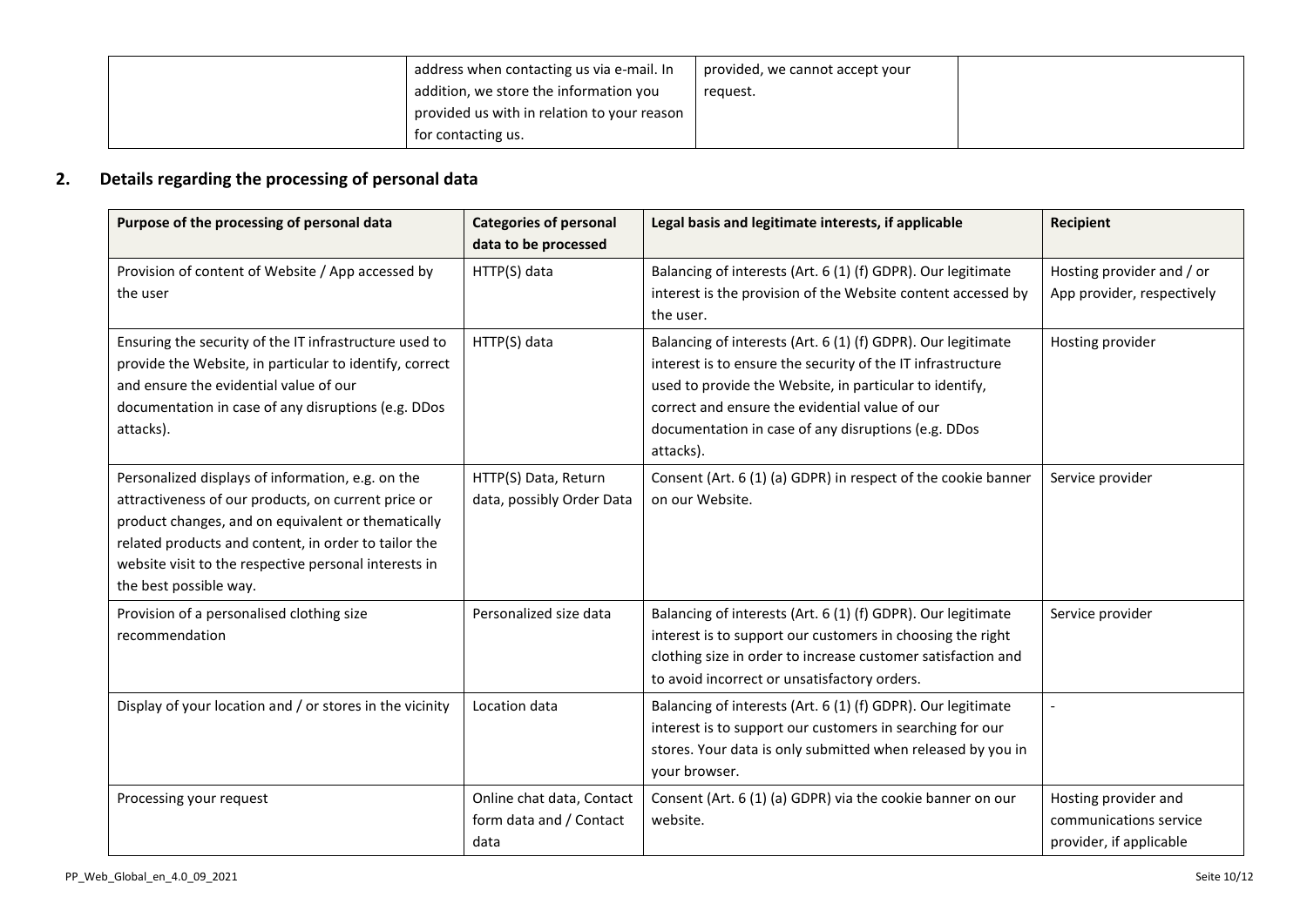|                                                       |                           | Insofar as your enquiry concerns the performance of a           |                  |
|-------------------------------------------------------|---------------------------|-----------------------------------------------------------------|------------------|
|                                                       |                           | contract to which you are a contracting party, or the           |                  |
|                                                       |                           | implementation of pre-contractual steps: Art. 6 (1) (b)         |                  |
|                                                       |                           | GDPR. Otherwise: Balancing of interests (Art. 6 (1) (f) GDPR).  |                  |
|                                                       |                           | In this case, our legitimate interest is the processing of your |                  |
|                                                       |                           | request.                                                        |                  |
| Provision of the "Co-browsing" function to actively   | Online chat data as well  | Insofar as you agree, in the course of an online chat on our    | Hosting provider |
| support you with your order through our live-chat     | as a copy of your         | website, that the respective chat agent can control your        |                  |
| agents.                                               | browser, whereby it is    | browser remotely, the chat agent can carry out individual       |                  |
|                                                       | technically ensured that  | steps ni the ordering process for you (see also section 3 of    |                  |
|                                                       | the chat agent can only   | the General Terms and Conditions for our Online Store).         |                  |
|                                                       | access the content in our | Balancing of interest (Art. 6 (1) (f) GDPR). Our legitimate     |                  |
|                                                       | online store that is      | interest is the user-friendly, technical support of the         |                  |
|                                                       | necessary in order to     | ordering process.                                               |                  |
|                                                       | provide support and that  |                                                                 |                  |
|                                                       | no personal data from     |                                                                 |                  |
|                                                       | your computer or other    |                                                                 |                  |
|                                                       | (in particular browser)   |                                                                 |                  |
|                                                       | windows is processed.     |                                                                 |                  |
| Optimization of our customer service e.g. by creating | Contact Form Data,        | Consent (Art. 6 (1) (a) GDPR) via the cookie banner on our      | Hosting provider |
| chat reports                                          | Contact Data, Online      | website to create chat reports or balancing of interests (Art.  |                  |
|                                                       | Chat Data, Purchase       | 6 (1) (f) GDPR). Our legitimate interest is the improvement     |                  |
|                                                       | data, e.g. order value    | of our customer service.                                        |                  |
| Storage and processing for evidence purposes for the  | Contact Form Data and     | Art. 6 No.1 (f) GDPR. After balancing of the interests our      |                  |
| establishment, exercise or defence of any legal       | Contact Data, Online      | legitimate interest is the establishment, exercise or defence   |                  |
| claims.                                               | Chat Data.                | of any legal claims.                                            |                  |
|                                                       |                           |                                                                 |                  |

Automated decision-making in the sense of Art. 22 GDPR does not take place.